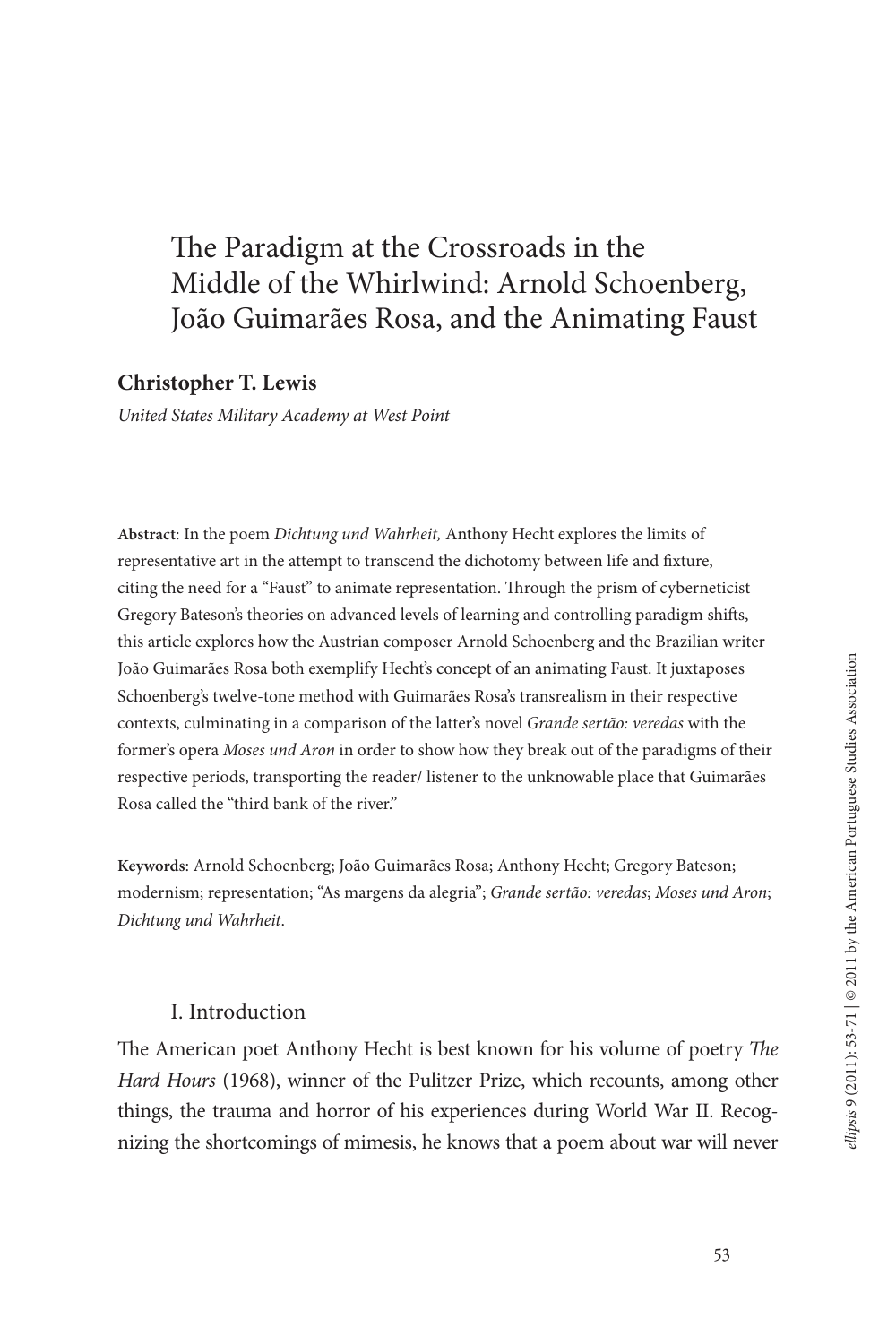be capable of intersecting or coming in true contact with its subject. He analyzes this phenomenon in a poem from his book *Millions of Strange Shadows* (1977), entitled *Dichtung und Wahrheit*, revealing the limits of representative art in the organic process of capturing what he refers to as "the freshness of the world" (115):

The Discus Thrower's marble heave, Captured in mid-career, That polished poise, that Parian arm Sleeved only in the air, Vesalian musculature, white As the mid-winter moon— This, and the clumsy snapshot of An infantry platoon, Those grubby and indifferent men, Lounging in bivouac, Their rifles aimless in their laps, Stop history in its tracks. We who are all aswim in time, We, "the inconstant ones," How can such fixture speak to us? The chisel and the lens Deal in a taxidermy Of our arrested flights, And by their brute translation we Turn into Benthamites. Those soldiers, like some senior class, Were they prepared to dye In silver nitrate images Behind the camera's eye? It needs a Faust to animate The wan homunculus, Construe the stark, unchanging text, Winkle the likes of us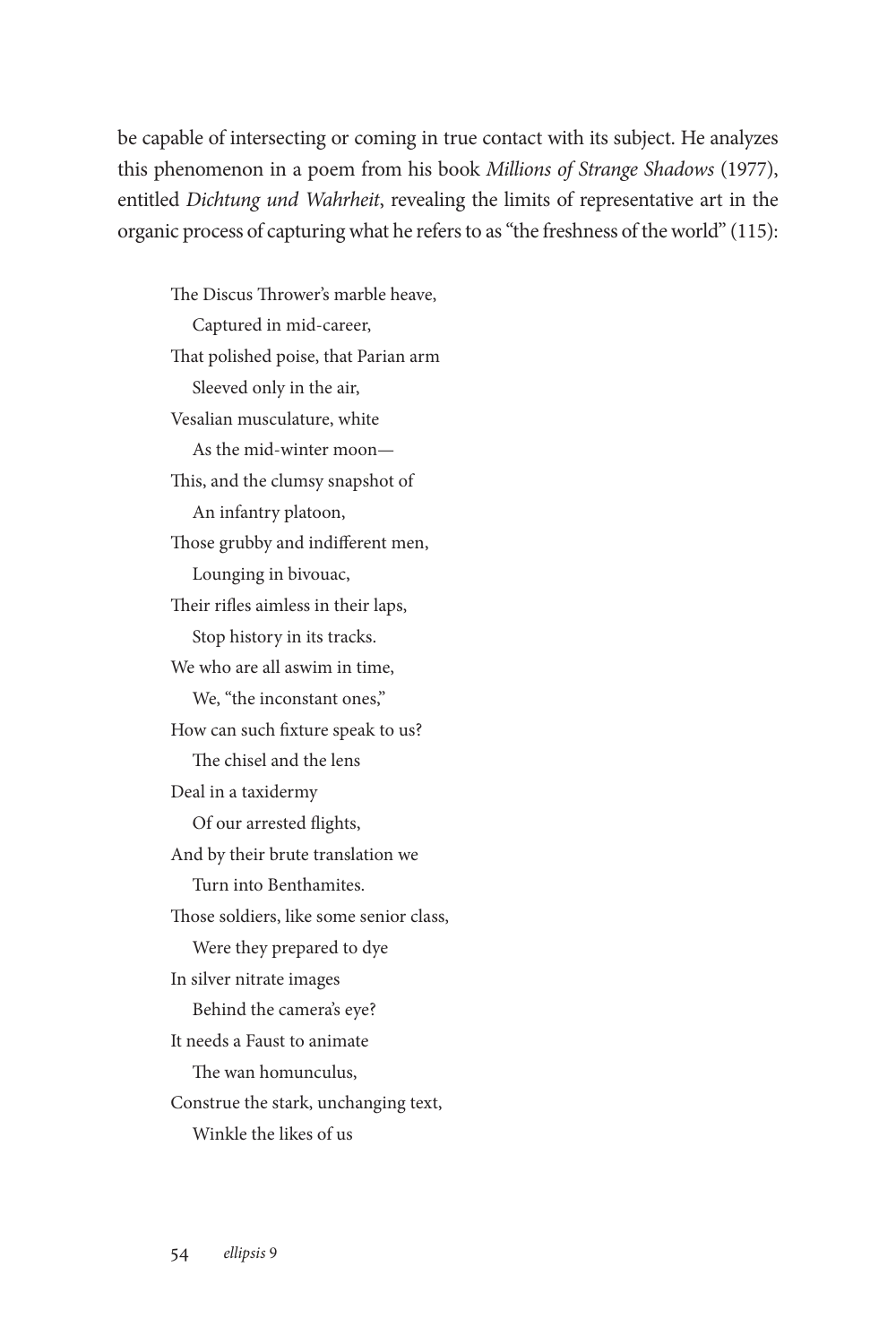Out of a bleak geology That art has put to rest, And by a sacred discipline Give breath back to the past. How, for example, shall I read The expression on my face Among that company of men In that unlikely place? (113-14)

The dichotomy *Dichtung und Wahrheit* (an obvious allusion to Goethe) is a difficult play on words—or even concepts—to translate: "Wahrheit" is best understood as "truth," while "Dichtung" can be interpreted as either "fiction" or "poetry." Beginning at this crossroads of ideas, Hecht navigates through two others—inaction versus movement and life versus death. He cites W.H. Auden, calling us "the inconstant ones," evoking the connection that Auden makes, in his poem "In Praise of Limestone," between the body, nature, and perpetual change. How can "such fixture," that is, static artistic objects, "speak to us?"

Alluding again to Goethe's dichotomy, Hecht's immediate answer is to recognize the need for a "Faust" to animate representation. According to legend, Faust was an astrologer or alchemist—ancient disciplines whose mastery requires extensive study. Nevertheless, perpetually shrouded as these fields are in the mystical and unexplainable, they are not easily reduced to a text. Similarly, the ability to give life to art always demands something beyond study: an ineffability, a metaphysical translation to stir the "homunculus," to "give breath back" to it. As we see, Hecht provides an incomplete solution. Although he recognizes the need for an animating Faust, he does not (and cannot) indicate exactly how one transcends the opposition between life and death.

For the anthropologist, psychologist, and cyberneticist Gregory Bateson, the concept of the most advanced level of learning encompasses the comprehension of closed contextual systems of understanding that human beings construct—paradigms—and how they relate to each other. At this level, which he calls Learning III, we learn to actively analyze and negotiate paradigmatic borders so that our thoughts and ideas are never completely beholden to them. Thus,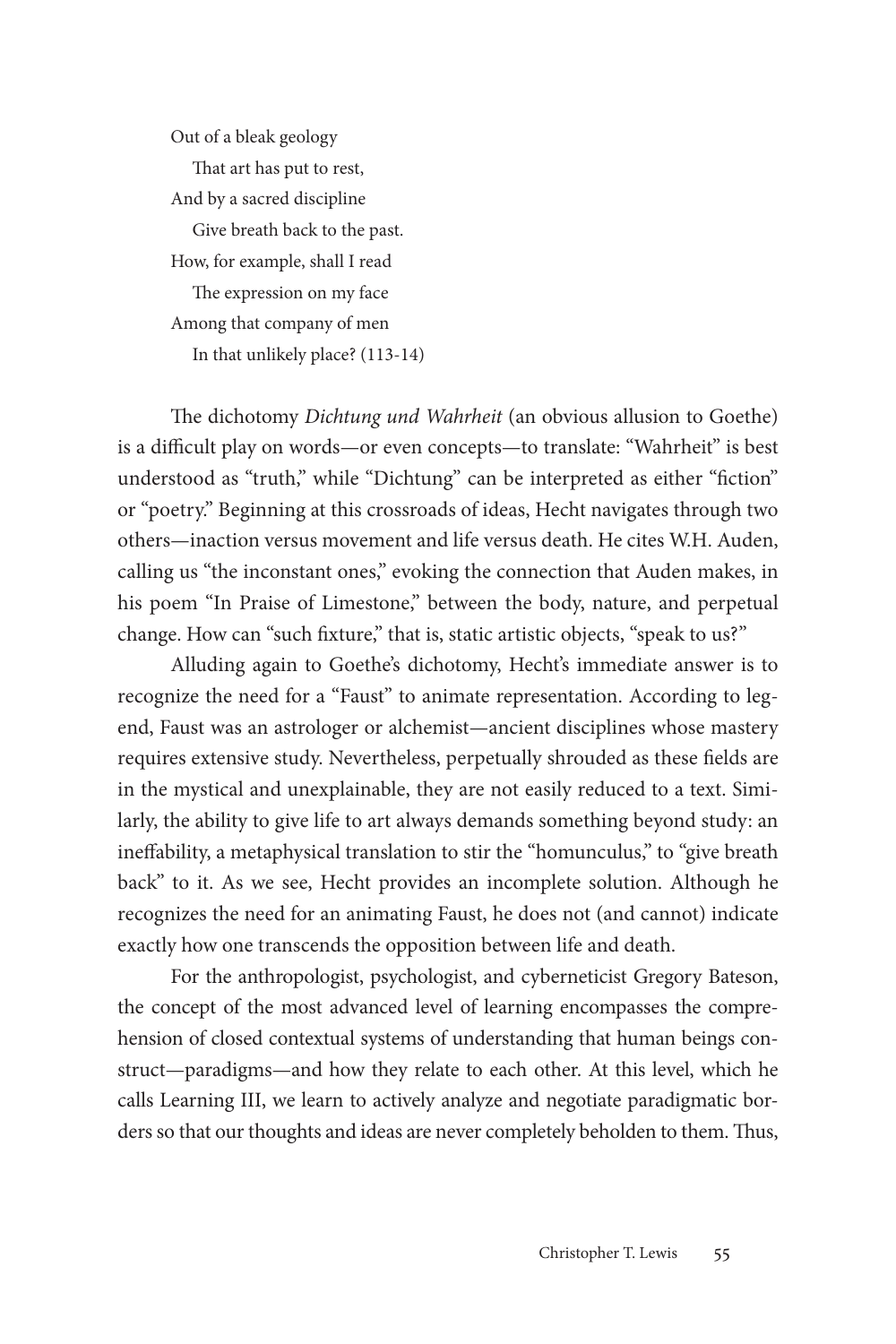the barriers between two ways of thinking, or even between two spheres, can shift, become permeable, or completely open up. When a poet, author, or any other type of artist attains this degree of illumination, he can create works that reflect this, that utilize conceptual oppositions—like life and death—to carry the reader (or admirer of the object) to an encounter with other paradigms. It is at the nexus of these artistic crossroads that the transcendence Hecht seeks in *Dichtung und Wahrheit* is realized. The Austrian composer Arnold Schoenberg (1874- 1951) and the Brazilian writer João Guimarães Rosa (1908-1967) understood this concept. They recognized that people need paradigms to be able to coherently develop and critique ideas, but also appreciated their theoretical dangers.

Guimarães Rosa and Schoenberg may at first seem like an unlikely pair. Yet both, finding themselves at crossroads of modernism in their respective times and fields, demonstrated mastery of Bateson's third level of learning, animating the "taxidermy" or "homunculus" of which Hecht speaks as they reworked the paradigms of their surroundings. Both became an animating Faust, comprehending the boundaries of their art and actively influencing them. In this article, we will explore Schoenberg's journey to the twelve-tone method as well as Guimarães Rosa's transrealism in their respective contexts, culminating in a comparison of the latter's novel *Grande sertão: veredas* with the former's opera *Moses und Aron*. As we analyze the innovative aesthetics in the fiction of the one and the music of the other, in order to see how Learning III manifests itself in their ability to surpass the confines of the national / artistic paradigm of their respective periods, we will better understand how both were able to traverse dichotomies and transport their reader / listener to the unknowable third place, known to Guimarães Rosa as the "third bank of the river."

# II. Bateson's Three Levels of Learning

Before proceeding with our analysis, a better understanding of Gregory Bateson's three1 levels of learning is fundamental. In his book *Steps to an Ecology of Mind*, he outlines his theory thus:

Learning I — learning to work within a paradigm—that is, behaviorism or classical conditioning. The quintessential example is that of Pavlov's dog, and can include cases of instrumental reward or avoidance and rote learning in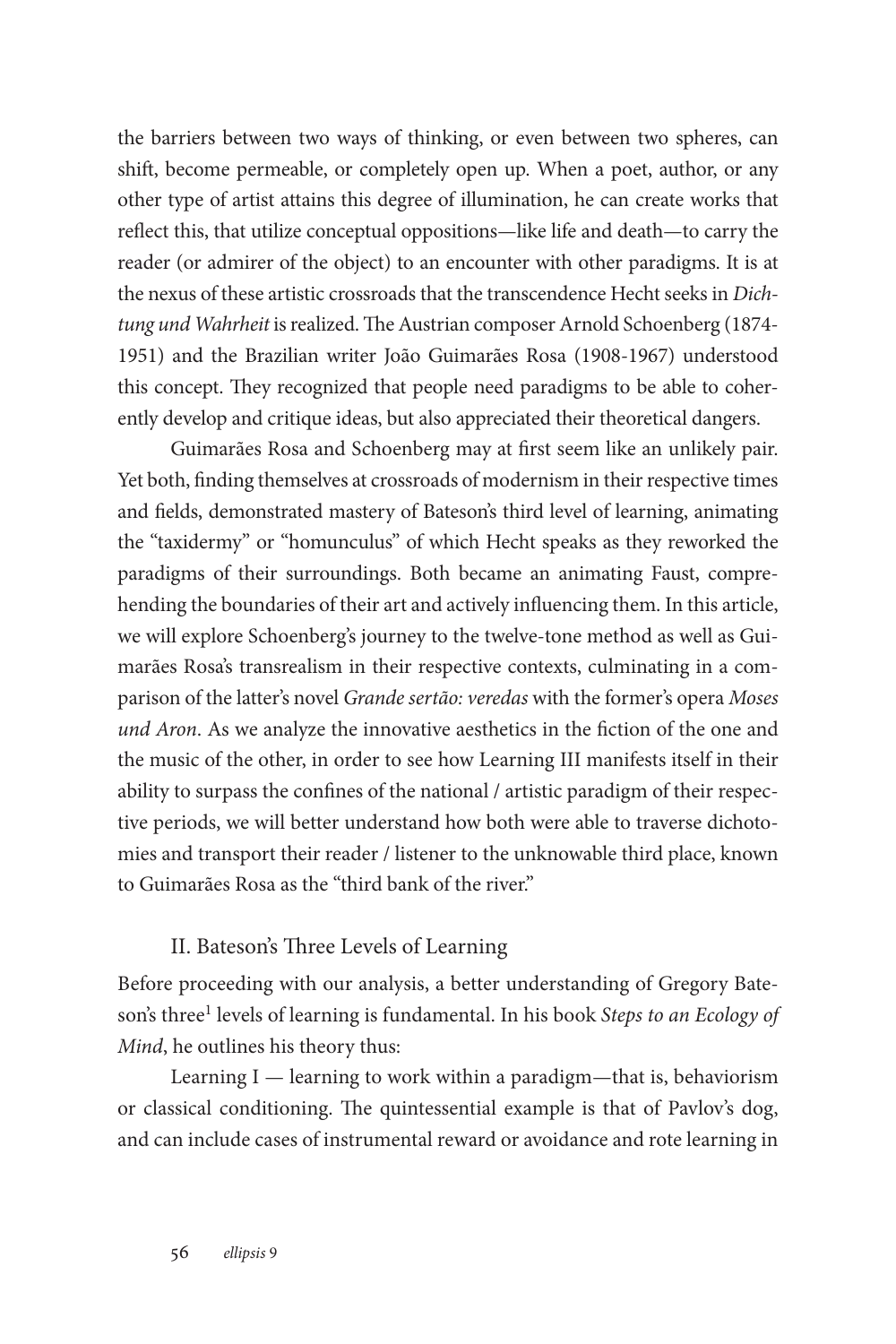repeatable contexts, which the organism in question must be able to equate or differentiate (287-92).

Learning  $II$  — the ability to experience a paradigm shift. Someone who has reached this level will, in unfamiliar circumstances, "engage in trial-anderror behavior in order to make the situation provide positive reinforcement" (300). In Pavlovian terms, having learned that the buzzer accompanies a food reward in another situation, one would seek out, provoke, or invent a contextual equivalent.

Learning III — Some of the possible indications of Learning III include forming Learning II habits more readily, consciously altering habits acquired therefrom, and even "learning to limit or direct [one's] Learning II" (303). Instead of just moving between paradigms, this involves playing with their limits, stretching them, expanding them, blurring them. Such behavior often confuses those more entrenched within paradigmatic borders. For this reason, "Learning III is likely to be difficult and even rare in human beings. Expectably, it will also be difficult […] to imagine or describe this process" (301). Nevertheless, it is thought to occur now and again "[…in] sequences in which there is a profound reorganization" (301).

#### III. Schoenberg, Tonality, and the Twelve-Tone Method

Both Arnold Schoenberg and João Guimarães Rosa faced questions about the importance and influence of paradigms in the development of art as they rode the modernist wave in their respective countries just before it broke across the bow of an authoritarian regime. A painter, theorist, and important Jewish intellectual (though he was technically Lutheran from 1898 to 1933), Schoenberg taught composition at the Prussian Academy of the Arts in Berlin until the rise of Hitler. Mere days after the burning of the Reichstag, the President of the Academy made the announcement that "the Führer had resolved to 'break the Jewish stranglehold on Western music'" (MacDonald 71). Fully comprehending the ramifications of the new regime's cultural trajectory, Schoenberg was one of the first to understand that there was little point in remaining in Germany under Nazi rule and wasted no time in immigrating to America (Brand xiii). Following a short stint teaching composition in Boston and New York,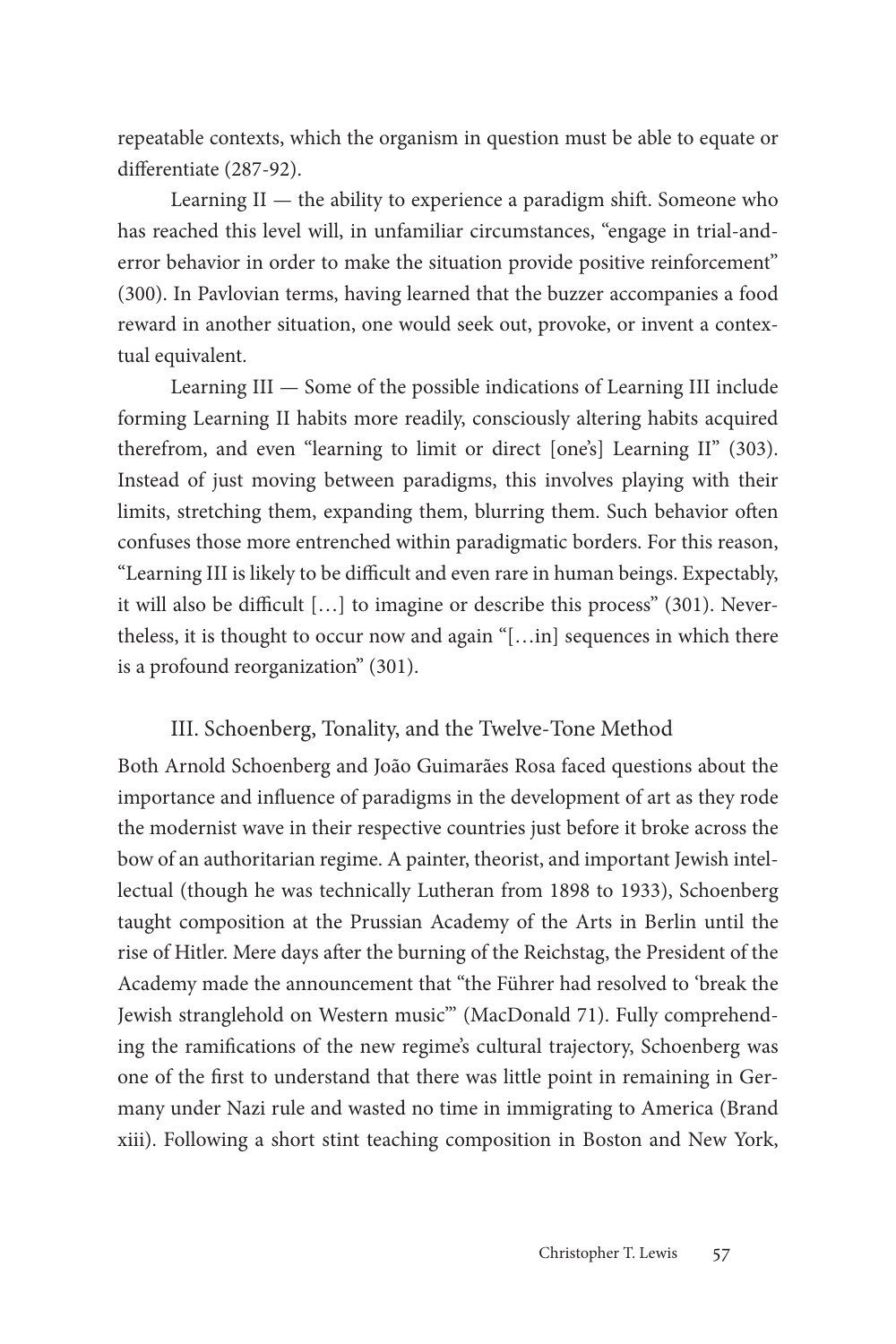he rebuffed offers from Julliard — due to concerns that another winter in the Northeast would be disastrous to his health — and settled in California, where he was appointed professor at the University of California at Los Angeles in 1935 (MacDonald 75-76).

A largely self-taught musician<sup>2</sup>, Schoenberg increasingly felt that he had taken the extended tonality<sup>3</sup>—or, romantic chromaticism—of composers like Mahler, Wagner, and Strauss as far as he could, steadily ushering himself into a period of experimentation with atonality. As Ethan Haimo remarked, "Schoenberg did not abandon all aspects of tonality between one composition and the next. Rather, there was an extended period in which the syntax and idioms characteristic of tonal music gradually disappeared and nontonal procedures began to take their place" (72). The overwhelming number of possibilities presented by *free* atonality is often difficult for an artist to deal with; and, consequently, many of Schoenberg's works from this time are somewhat short. Among other things, he discovered first-hand that systems are impossible to avoid; for, without parameters of some kind, it was difficult to make atonal language viable for extended intervals of time without it collapsing on itself. For example, even *Pierrot lunaire*, certainly his most famous piece form this period (remembered for its stunning use of *Sprechtstimme*), is still based on structured poetry, follows a circular, static organization, boasts several levels of numerological framework, and incorporates the Western art music tradition of developing variation in the palettes of timbre and color produced. Schoenberg himself admitted as much, and a "comparison of [his] music from before and after his decision to forgo the use of key supports his assertion that atonality was not a revolutionary stylistic change" (Simms 139).

As time went on, Schoenberg became increasingly frustrated with this "free" language; so, he took some time off from composing itself—he produced almost no new music for about ten years—while he contemplated theory and attempted to develop a way of making atonal language a more fruitful medium. In 1922, he inaugurated his solution, the twelve-tone system, commonly referred to as serialism.<sup>4</sup> Despite the fact that Schoenberg himself called it a "method for composing," composer and Schoenberg scholar Allen Shawn argues that this is a misnomer, pointing out that it is actually something more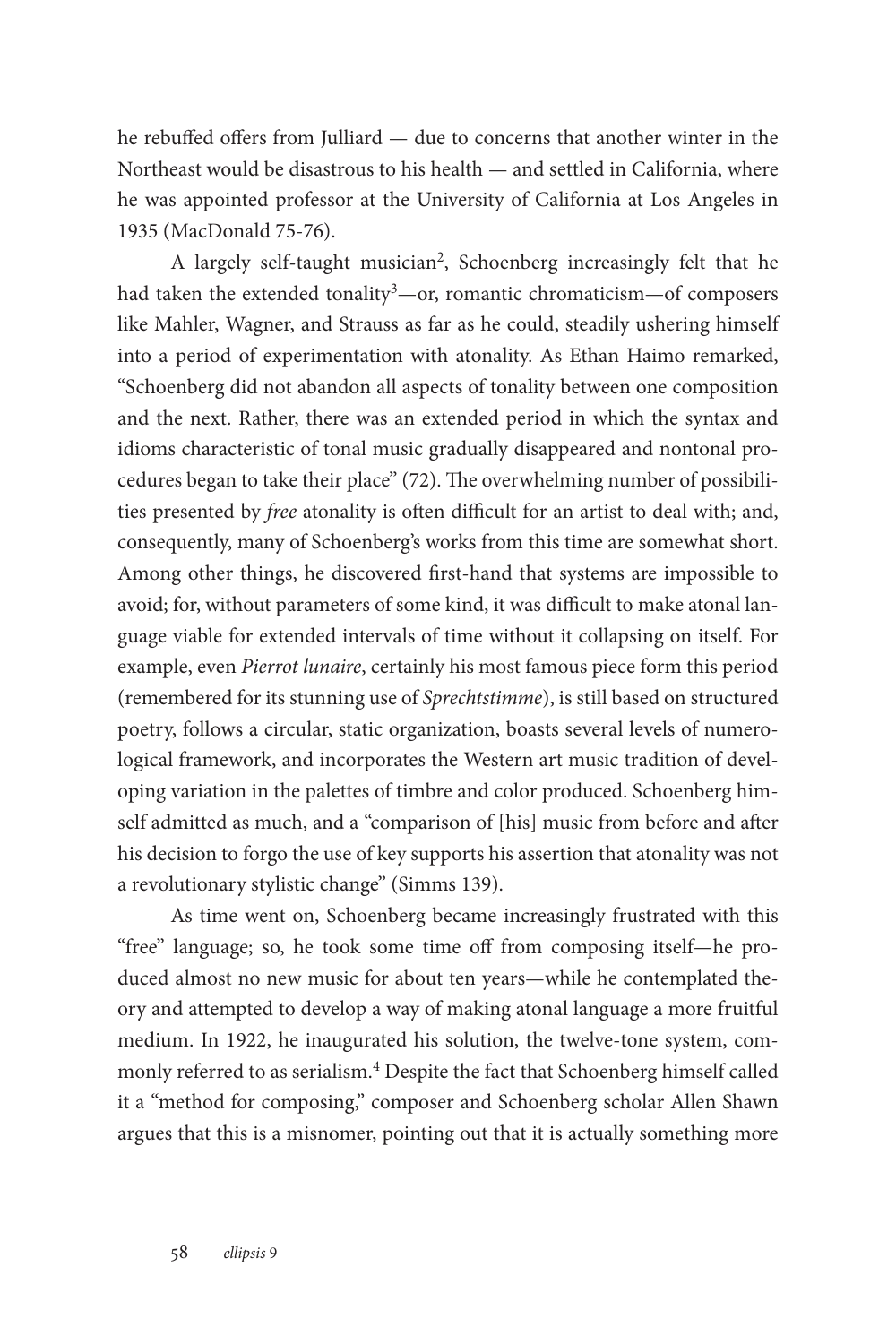specific: "a method for establishing the tonal [in the generic sense] world of a specific piece out of the twelve notes of the chromatic scale" (198). In other words, it is definitely *not*, as it is sometimes perceived to be, an artificial, mechanical way of generating music. Rather, it is a method for establishing varied, unique tonal paradigms in which to practice the art of composition.

Schoenberg had already been working with a language of intervals independent of conventional tonality for years. Unlike the traditional conception of a tone—such as B-flat, for example—which is more absolute, an interval only exists in the relationship between two opposing tones. The twelve-tone method is essentially a way of organizing a series of intervals through the relationships formed in a sequence of twelve<sup>5</sup> unique tones called a row (later a series). Schoenberg discovered that when he used such a row as a motivic point of departure, "the ear would hear any other version of the same succession of the *intervals* created by these tones as belonging to the same tonal family" (199). These "other versions" include reversing the row's pitch, time (called *inversion* and *retrograde*, respectively), or both (*retrograde inversion*). The original plus its three derivations can all be transposed to begin on all twelve tones of the chromatic scale, resulting in a twelve-by-twelve matrix of forty-eight variations of the "theme" which represents the network of relationships between the tones that gives each work a unique, shifting, contingent center, as opposed to the more static diatonic scales of traditional tonality. This matrix—different for each piece of music—provides something of a motivic palette for the process of composition.

With respect to his first published twelve-tone piece, *Suite für Klavier*, "professionals and non-professionals alike have [long] argued the musical validity, the artistic propriety, [and] the historical justification of Schoenberg's contribution to how we think about music," a debate that is not yet entirely settled (Thomson ix). Allen Shawn laments how polemicized the composer's work has become, conceding that "Schoenberg's reputation as a somehow repellant figure, associated with maddeningly complex, ugly, or calculated music has never truly been dispelled," before going on to suggest that his music "is no more 'difficult' than the work of other early-twentieth-century modernists such as Kandinsky, Eliot, Kafka, or Joyce, for whom even the general public has a feeling of affection, of receptivity, of the kind of trust that one affords great art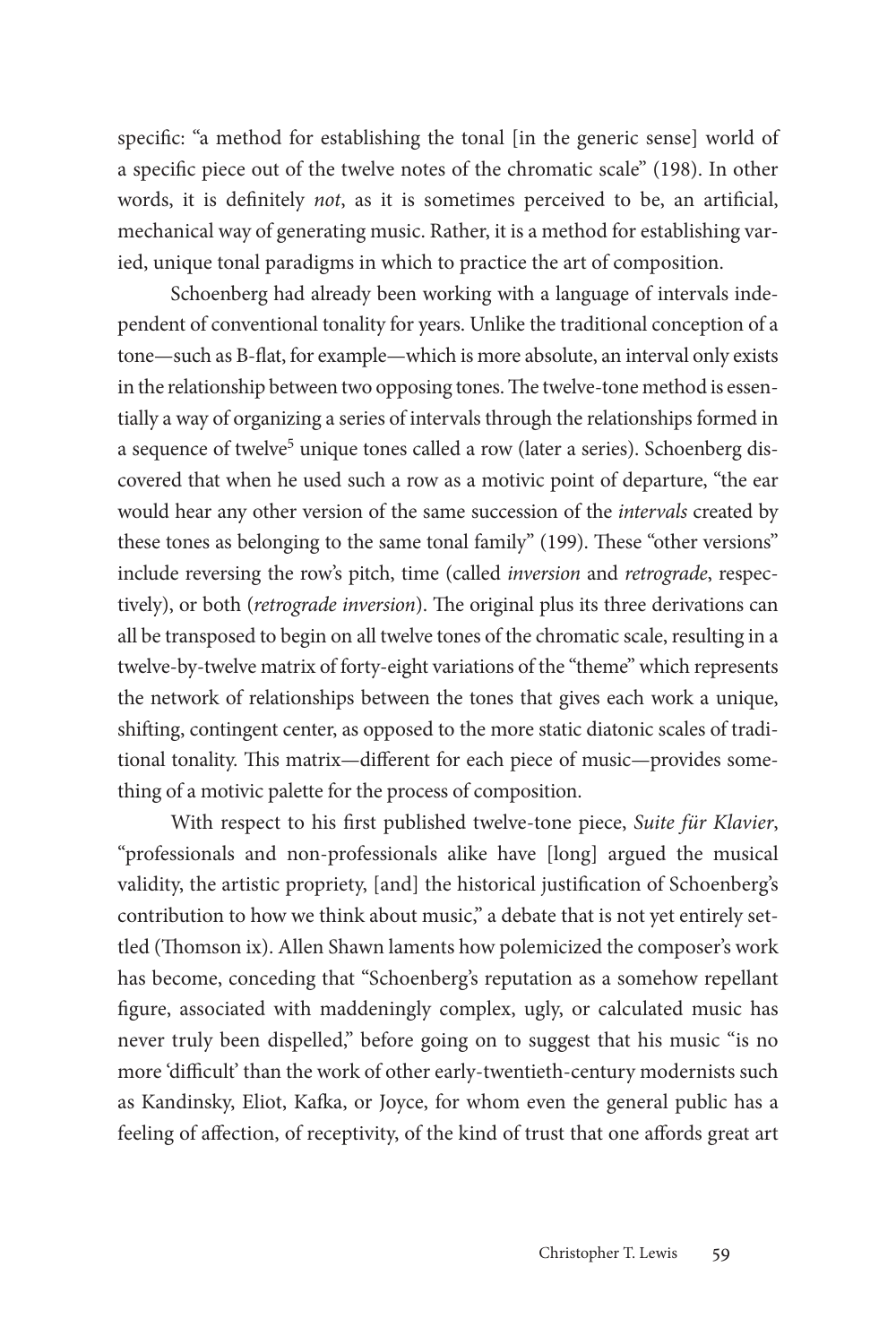in which there is much that one simply doesn't grasp—at first or perhaps even ever"—a description that could easily be extended to Guimarães Rosa as well (xvi, xix). As Shawn notes, a piece's degree of accessibility does not necessarily gauge its musicality or artistic value. Leonard Bernstein paid Schoenberg a famous backhanded compliment by claiming that his Austrian predecessor was "such a musician" that he could coax music even out of the twelve-tone method, of which he himself was not a proponent (229). The imagination, freshness, virtuosity, and impact of Schoenberg's work still speak for themselves, regardless of one's opinion of his methods.

Yet, though Schoenberg may have (repeatedly) reshaped the foundations of harmony and melody, the twelve-tone method owes more to convention than most people realize. When asked to comment on jazz's influence on German art music, the composer replied: "The occasional use of several themes and the addition of foreign color to several phrases has never changed the essential: the body of ideas and the technique of its presentation" (290). In many ways, he could have said the same for the twelve-tone method—of which the "technique and presentation" was not much altered. For example, in 1941 he affirmed that the "first creative thought" of a twelve-tone piece was the motive that generated the base row, which in turn was developed (Simms 62). Just as he could not wholly give up certain traditional structures during his free atonal phase, he still (deliberately) composed and elaborated motivic frameworks in an almost old-fashioned style, even after 1922.

Of course, Schoenberg's ingenuity in creating and manipulating motivic and harmonic ideas blinded his contemporary critics to the surprising conservatism of some of his larger organizational choices. In 1949, the painter Oskar Kokoschka perfectly described the state of Schoenberg's career (possibly due to parallels with his own):

Although Schoenberg's work was heralded and reviled during the first quarter of this century as the embodiment of radical modernism, from the vantage point of the last quarter of this century he may turn out to have been [...] the last great exponent of a late-eighteenth- and early-nineteenth-century tradition of music and music making. […I]n the name of Schoenberg's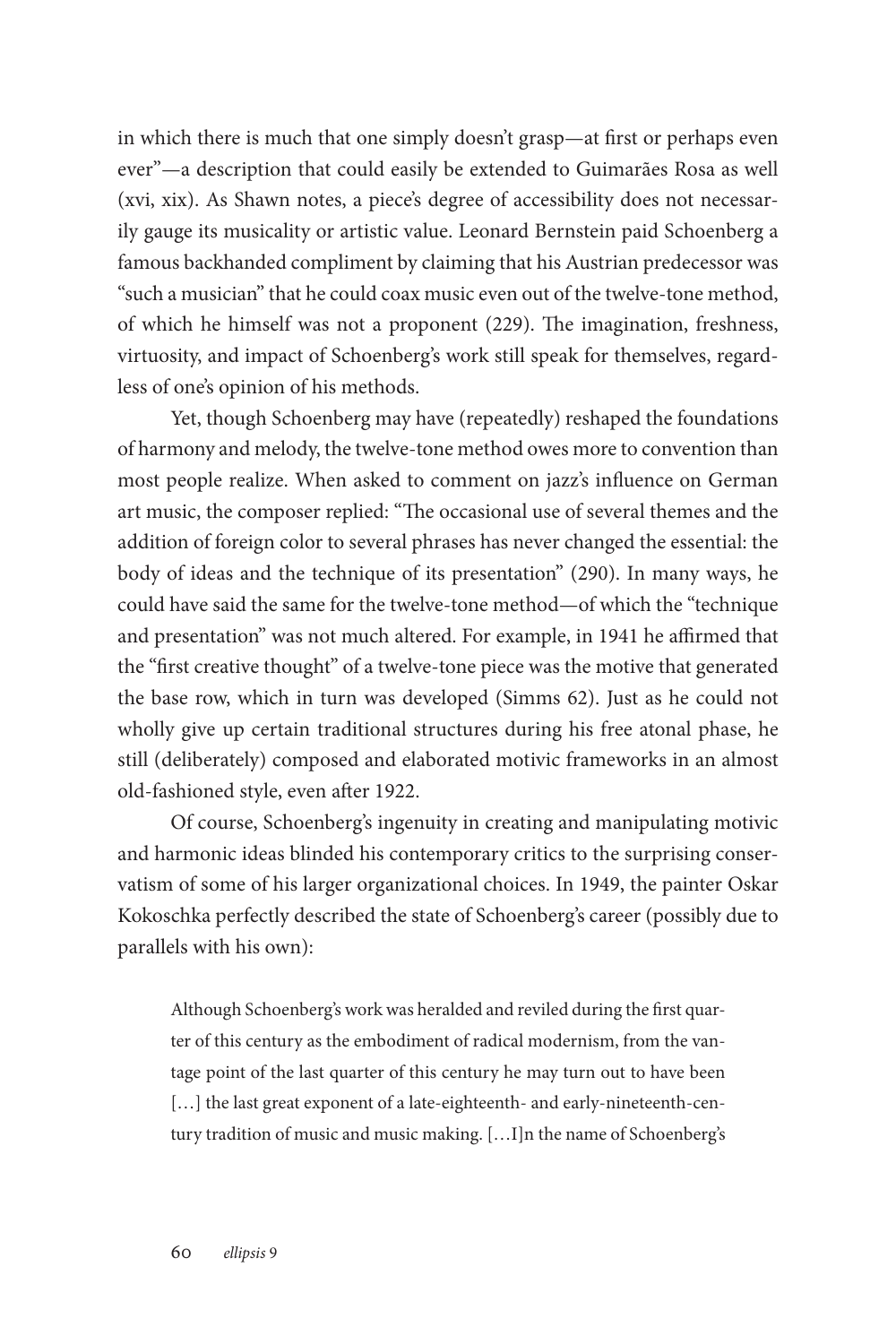innovations a modernism entirely foreign to Schoenberg's own work had come into being during the 1940s. (Botstein 3)

The obvious irony was that Schoenberg's music revealed "that the Viennese rhetoric of defense on behalf of hallowed cultural values masked a deterioration of the very values conservatives claimed needed protection from an arrogant new generation of artists" (4). In Schoenberg's own words, "One should never forget that what one learns in school about history is the truth only insofar as it does not interfere with the political, philosophical, moral or other beliefs of those in whose interest the facts are told, colored or arranged. The same holds true for the history of music" (qtd. in Shawn 221). According to Leon Botstein, "Schoenberg pointed out to the powerful—affluent Viennese middle-class music lovers and amateurs—that they were naked, as it were, when they paraded around defending classical notions of beauty and refinement;" moreover, "Schoenberg's music explicitly asserted a traditional ideal of musical discourse that exceeded the capacities of the audience" (4). The "radically modern" was only a reincarnation of the past.

#### IV. João Guimarães Rosa and the Brazilian Paradigm of JK

Malcolm MacDonald has observed, "It used to be said that [Schoenberg] was the only great composer who was more talked about than played" (xii). Unfortunately, one might make an analogous statement about João Guimarães Rosa, despite the indelible mark he has left on the literature and national consciousness of Brazil. Known for his rich, dense prose, permeated by linguistic experimentation (semi-baroque in its complexity), a certain mysticism, and, above all, a fascination with the *sertão*, traditional literary categories are not viable in the attempt to describe his genius. Throughout the years critics have celebrated and lamented the immense difficulty of distilling the essence of his work in the hundreds of pages of a large volume, not to mention in a few short paragraphs. Jon S. Vincent depicts the challenge that critics face thus:

[Guimarães Rosa's work] is a performance replete with contradictions and logical inconsistencies: certain canons of form are violated and other, older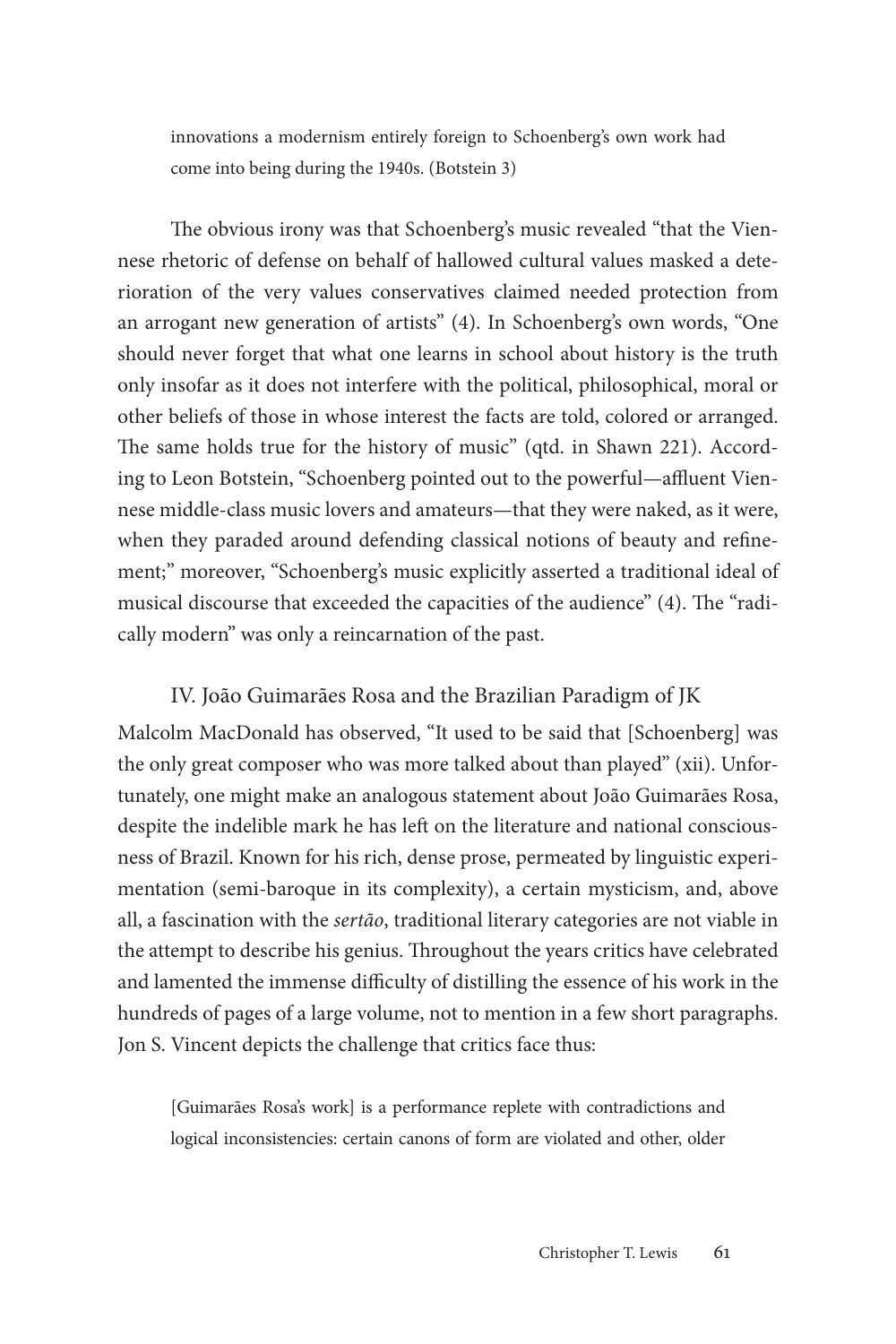ones are enshrined in their place, only to be themselves replaced in the next volume; time and space gratuitously expand and contract; precision of expression produces ambiguity of purpose; truths keep emerging from the lies. Worse, it is all done in a nonexistent, anti-grammatical style, which keeps forcing the reader to do more than his share of work. […] If reading these books is often perplexing, writing about them is even more so […]. (156-57)

Despite all this, Vincent confesses to nurturing an evangelical zeal for Guimarães Rosa's unique and captivating books. Mary Daniel adds that they constitute a "rompimento das barreiras formalistas da tradição estilística," shaking up the literary paradigm of his time much like Mário de Andrade, Oswald de Andrade, and their colleagues (not to mention Schoenberg in Vienna) did in the twenties (2). Antonio Candido, writing about the "extraordinária obraprima *Grande sertão: veredas*," says that, between its covers, "há de tudo para quem souber ler, e nela tudo é forte, belo, impecavelmente realizado," a comment that could very well refer to the author's fiction in its totality (294).

During Guimarães Rosa's most productive years, the national experience of the 1950s and 60s was defined by the heavy industrialization of Juscelino Kubitschek. JK's five-year term as president from 1956-1961 is often characterized as the Brazilian golden age of the twentieth century. A master of systematic organization, he shook off the political memory of the populist Getúlio Vargas with his optimistic, progressive promise of fifty years of progress in only five. He transformed the country with his *desenvolvimentismo*—development at any cost—improving the transportation infrastructure, jump-starting the domestic automobile industry, generating an alphabet-soup of abbreviations for federal entities, and, above all, undertaking the construction of the new federal capital, Brasília, aiming to elevate Brazil to the modern Western ideal.

Consequently, as artists of the period attempted to conceive anew their national literary voice, their endeavors to animate Hecht's "wan homunculus" were carried to term in an industrial womb. For example, Haroldo de Campos, in his manifesto on concrete poetry, "Contexto de uma vanguarda," quotes the father of cybernetics, Norbert Wiener—"Viver efetivamente é viver com a informação adequada"—to substantiate his claim that "só é contemporâneo o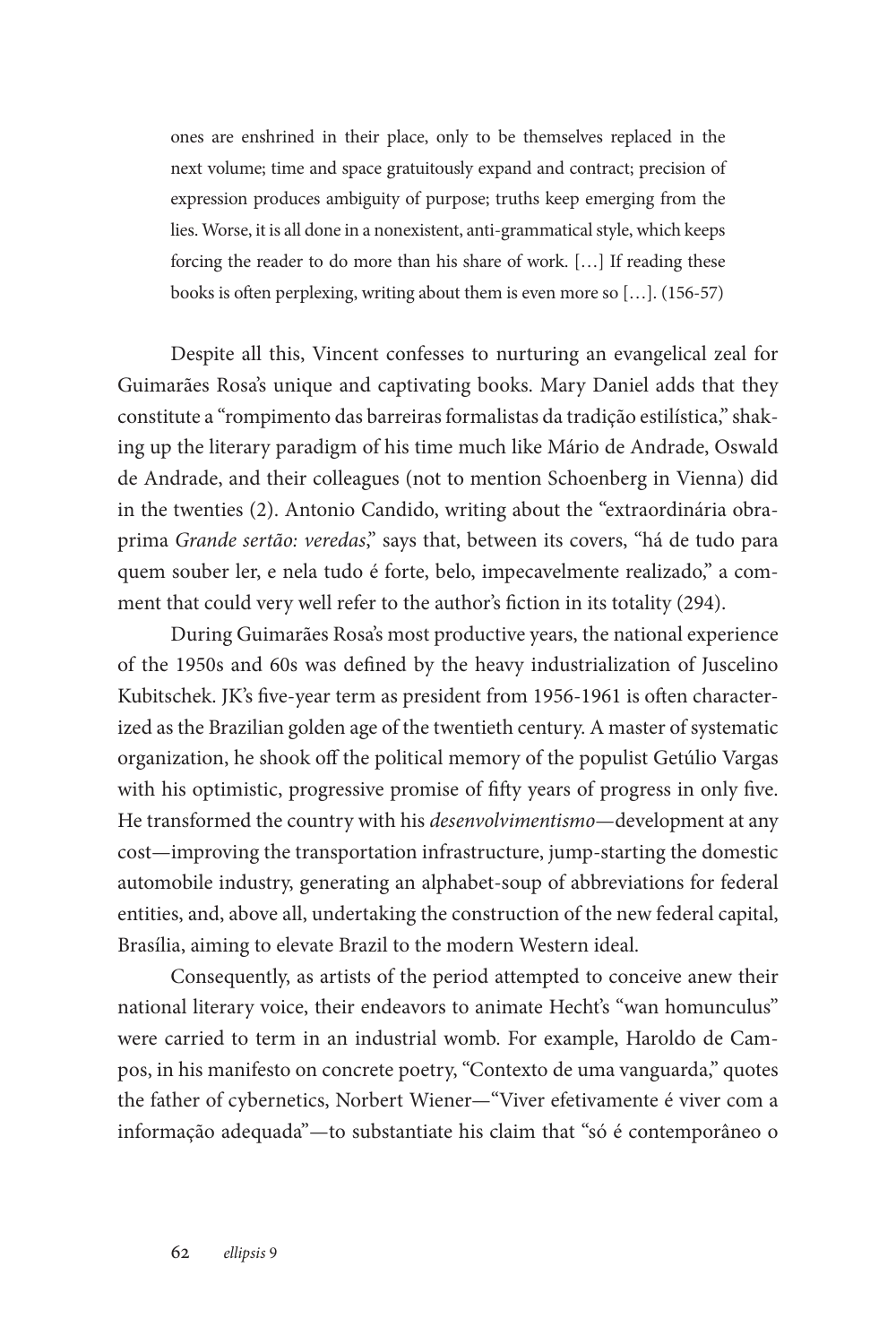homem que se situa no âmbito de um sistema informativo proporcionado ao tempo em que vive" (151). In other words, an authentically modern man must live in a modern paradigm. This, Campos continues, serves as an incubator for "a produção e o consumo de uma arte verdadeiramente contemporânea" (151). His brother, Augusto, maintained that the fundamental theme of concrete poetry was synchronizing language with technology from the modern world (Santaella 29). So, it comes as no surprise that they ideologically associated themselves and their movement with the construction of Brasília—itself often considered the first concrete poem. Haroldo, in his aforementioned manifesto, cites "a arte atualíssima de Niemeyer," the architect of Brasília's most iconic structures, as an important hallmark of modernity, and goes on to portray the construction of the city as the supreme indication of Brazil's burgeoning importance as a bastion of true contemporary art and architecture (151).

Guimarães Rosa, a man of exceptional talents, diplomat and doctor by profession, was as familiar with the continuing development of the country as the *concretistas*. However, unlike them, depictions of modernity almost never appear in his work. Such being the case, the exceptions, the very few times that the writer permits progress and technology any space in his writing, are of great interest. The most important of these is doubtless the short story "As margens da alegria" from *Primeiras estórias* (1962). Its mere five pages present an implicit manifesto concerning the value of aggressive industrialization to the country and analyze the impact of the constant tension of this crossroads in the Brazilian soul. The story parallels the construction of Brasília, although it is never mentioned by name, as a boy accompanies his aunt and uncle on a visit to the future site of the new city. The uncle appears to be one of the chief engineers responsible for the overall project, and he wants his nephew to see the city that will so affect the destiny of his generation.

Taking a plane to the uninhabited central plateau is already, to some extent, arriving at Brasília—a large airplane<sup>6</sup> that men have placed in the middle of nowhere. Like the ideal of the modern city, an airplane is a complex of closed systems, efficient and complicated. It is a safe environment that attempts to distract the boy with artificial entertainment: candy, gum, magazines, etc. "E as coisas vinham docemente de repente; seguindo harmonia prévia, benfazeja,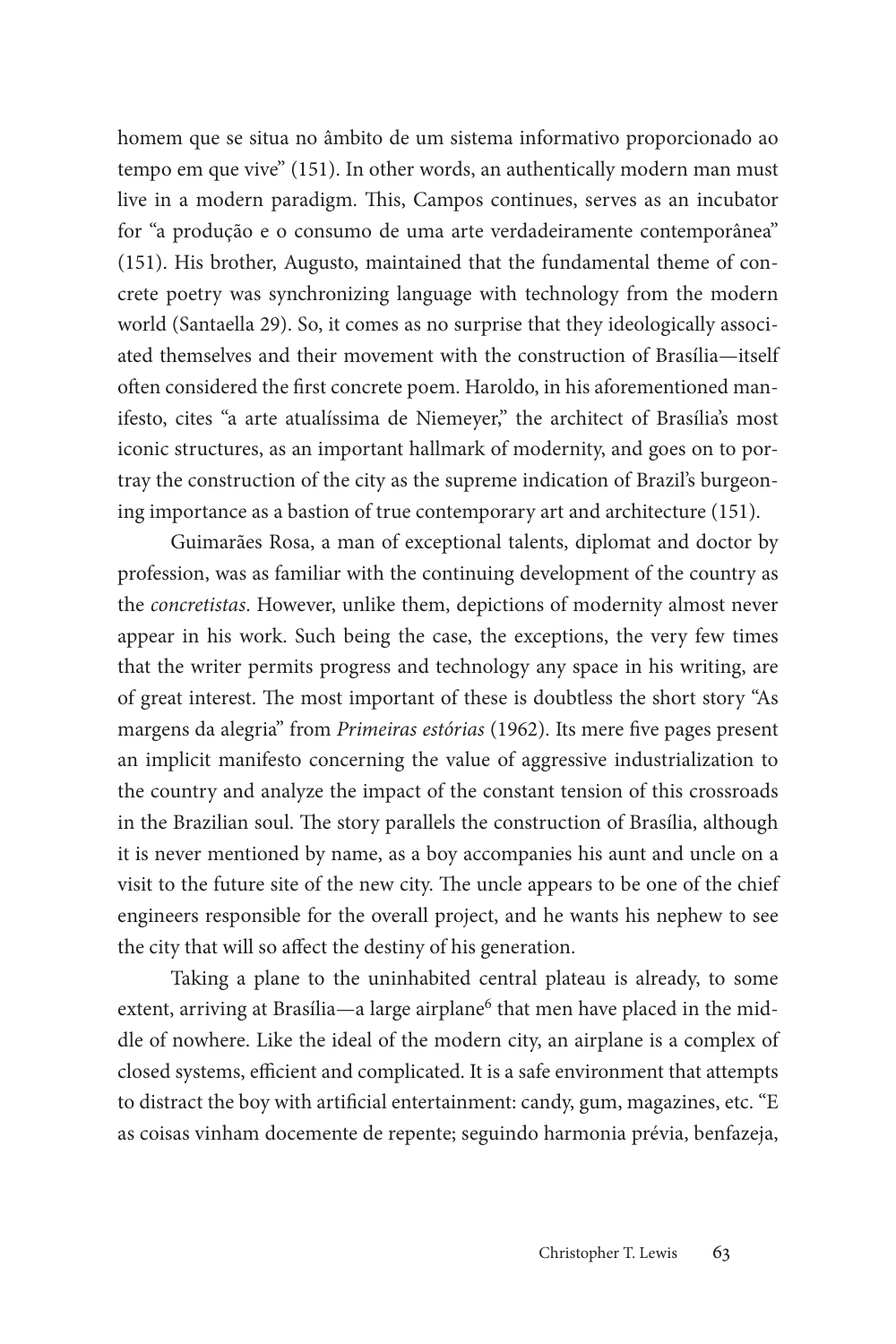em movimentos concordantes: as satisfações antes da consciência das necessidades" (3). Nevertheless, the boy leaves everything piled up on his lap. Sitting by the window, he is much more interested in the world on the other side of the glass. Why trace the route of the plane on the map that his uncle and aunt have given him when he can simply look out the window to see the corresponding reality? It is the feeling of the vast world at his feet that captivates him the most: "Assim um crescer e desconter-se—certo como o ato de respirar—o de fugir para o espaço em branco" (3). From his perspective, he views the world in "visão cartográfica." Yet, instead of seeing political borders on the landscape, he contemplates the ground "repartido de roças e campos," a stark contrast with the metropolis that will soon arise. This constitutes the first margin of the story, the interstice between urban civilization and nature. "O menino tinha tudo de uma vez, e nada, ante a mente," everything, in the sense of the material objects in his lap, and nothing, since he remains separated from the real world, encircled in the unnatural space of the plane by the metal walls of the fuselage.

His uncle's house is also on a margin: the dividing line between the city, which is still in the initial stages of construction, and the "semi-ermo"; all around there is a "breve clareira, das árvores que não podem entrar dentro de casa" (4). In this intermediate range, the boy encounters a vain and colorful turkey. He finds this small spectacle, representing the exuberance of nature, more interesting than any of the technological wonders of the airplane. However, as is to be expected, the joy the turkey provides him with is fleeting. He is soon called to go sightseeing; and, when he returns the turkey is already dead, sacrificed to anticipate his uncle's hunger.

At some level, the turkey functions as the Jungian *symbol* of the story. According to Carl G. Jung (1875-1961), the father of analytical psychology, the symbol is an abstract expression of something unknown that cannot be rationally explained. "Symbolic thinking is nonlinear, right-brain-oriented; it is complimentary to logical, left-brained thinking" (Sugg 424). It is the suggestion of an intangible or unsayable desire or ideal. It is revealed through metaphors and captivating images that are impossible to articulate verbally. The symbol attracts two opposing elements to a confrontation that results in what Jung calls the *transcendent function*, a third, reconciliatory entity, united and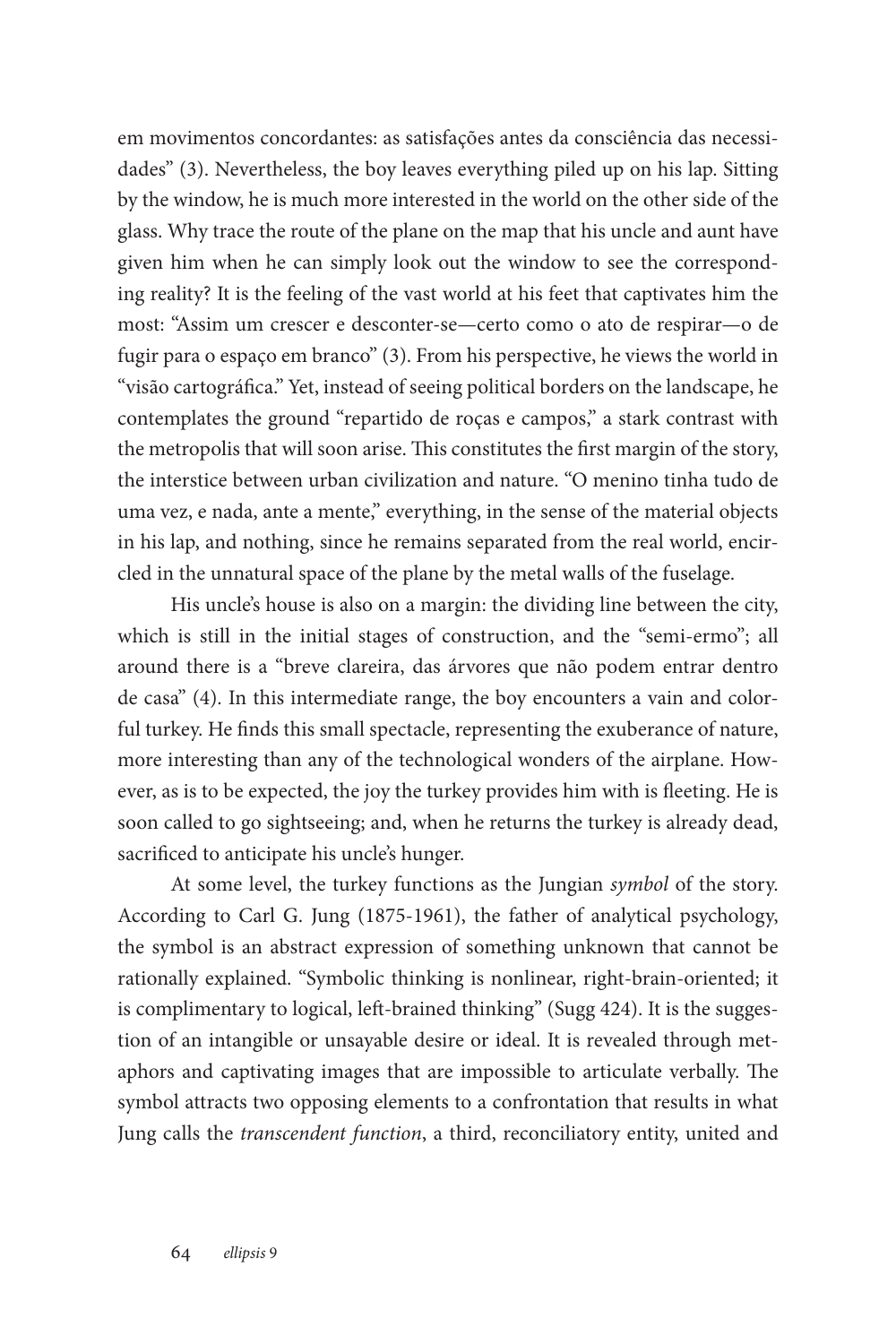whole, a perspective capable of harmonizing the tension and mediating the influences of both the conscious and the unconscious. Thus the turkey constitutes the central axis of the story. A bird (an organism) that does not fly (at least, not too well) confronts the great city, an airplane (an industrial, artificial bird) that does not fly, in disputed territory. They are opposite concepts meeting at the point of impact. On this margin between two forces, man and the land (a sort of Euclidean crossroads), a struggle begins.

Nevertheless, the transcendent function is not fully realized. There is no reconciliation; the turkey is killed, the conscious invades the unconscious, the airplane triumphs. And it continues massacring everything else, irretrievably destroying the balance between the two worlds. Soon thereafter, a tree—a *buriti*, a symbol of the miracle of life in the severe climate of the *sertão*—is cut down by the blade of a bulldozer. There had been no need, it was simply a demonstration of force. The boy feels its loss: "Trapeara tão bela. Sem nem se poder apanhar com os olhos o acertamento—o inaudito choque—o pulso da pancada" (6-7).

The forest becomes hostile in the face of these transgressions against its natural harmony. The others are caught in their progress-minded paradigm—not unlike the concrete poets—while the boy, who still retains the innocence of youth, remains capable of perceiving what is really going on. He becomes depressed and mourns nature's defeat, even if he cannot articulate the reason. Another fleeting moment of joy appears when he sees the first firefly of the evening (again, out in the margin); however, this too is soon snuffed out, even more quickly than the turkey. Modernity ends up bulldozing the moment of transcendence.

# V. Synthesis: Learning III, *Grande sertão: veredas*, and *Moses und Aron*

Antonio Candido notes that, like "As margens da alegria," *Grande sertão: veredas*, published in 1956, also depends on the same three-pronged crossroads of Euclides da Cunha's *Os sertões* (295). It establishes the superstructure that encompasses all its other oppositions in a labyrinthine complex of paradigms in flux. In the words of its protagonist, Riobaldo, the book's essence could be summarized thus: "É, e não é. O senhor ache e não ache. Tudo é e não é…" (27). Among other things, the narration travels through territory of good vs. evil, god vs. the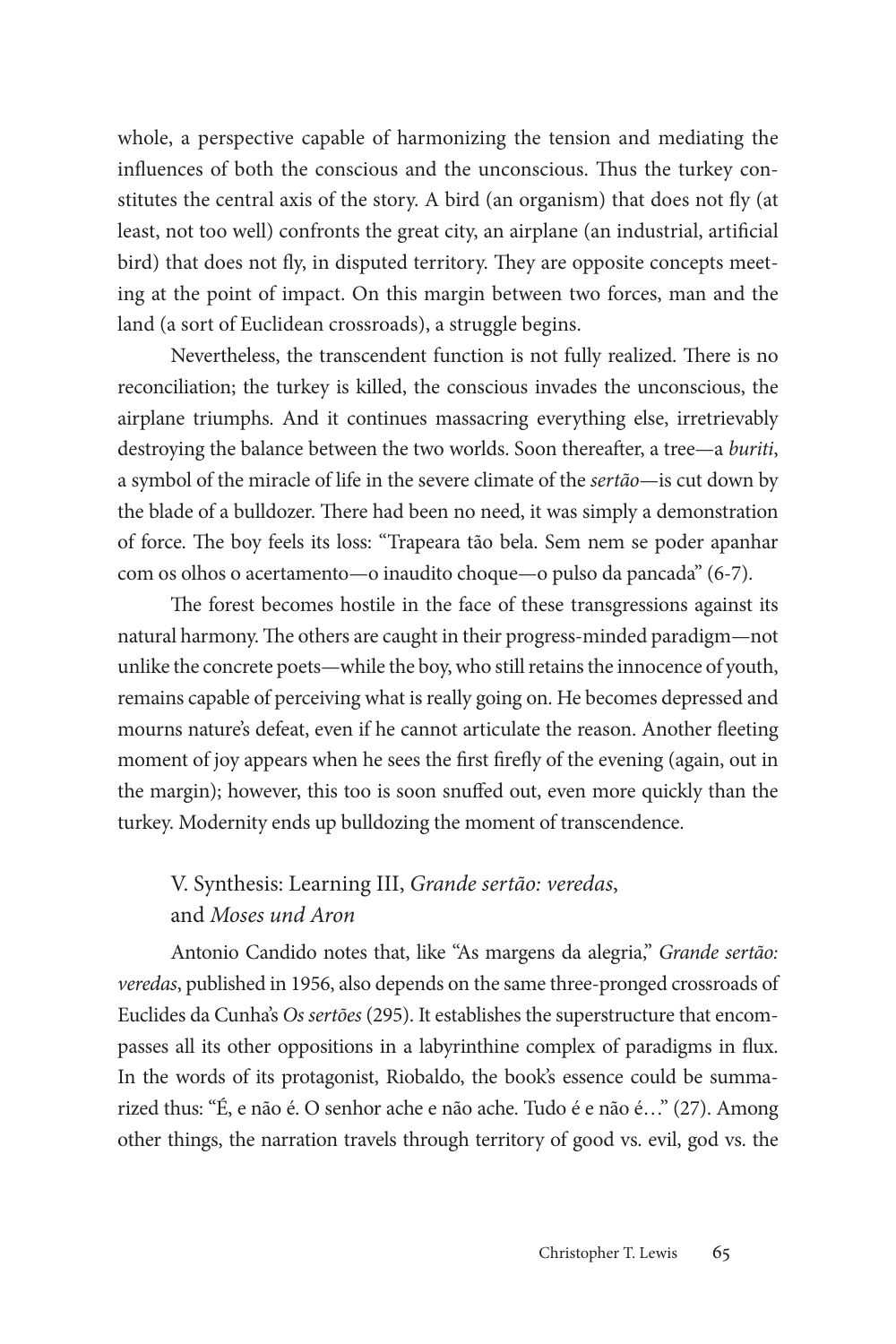devil, masculine vs. feminine, love vs. pain, truth vs. lies, and so forth in an infinite list, all revolving around another tripartite symbol composed of Diadorim, the devil, and the *sertão*. Schoenberg's unfinished opera, *Moses und Aron*, set to his own libretto and composed between 1930 and 1932, runs a similar gamut of dichotomies, including god and the golden calf, the oracle Moses and his brother / spokesman Aaron (his retrograde), faith vs. knowledge, and the tension between the inexpressibility of communion with god and how it is orally transmitted. Like the failure of Jung's transcendent function in "As margens da alegria," these two works share an irresolvable aesthetic that exemplifies Gregory Bateson's Learning III, preparing the way for the "breath" of life referred to in Anthony Hecht's poem.

Willi Bolle describes the conflicts in *Grande sertão: veredas* with the appropriately musical term "counterpoint" (385), while José Carlos Garbuglio calls this element of Guimarães Rosa's narrative style "bipolar" (21). Suzi Frankl Sperber goes so far as to apply Garbuglio's description to the entire book. She explains that this "não implica uma ambiguidade, nem uma dialética […] porém uma unidade bi-polar. Devemos 'achar e não achar' ao mesmo tempo. Porque não apenas as noções expostas são e não são, senão 'tudo é e não é'" (110). This idea of the bipolar whole manifests itself in the novel's ethics, religious philosophy, and narrative point of view. It brings together epic characteristics such as the quest, the hero's journey, and the warrior princess of Boiardo, Ariosto, or Tasso with folklore and provincialism, echoing the oft-overlooked conservatism of Schoenberg's work. The author creates a unique language like Joyce or Stein, a linguistic experimentation based on the typical way of speaking in the *sertão*, but literarily elaborated, introducing a lyrical voice into the prose. It anticipates the fusion of high culture (the epic, the novel, etc.) with so-called low culture (*jagunços*, orality, traditional *cantigas*, etc.) of the *tropicalistas* and post-modernists. All of this prompts Wilson Martins to dare to declare the novel "a obra total":

[…] uma leitura atenta […] demonstra que *Grande Sertão: Veredas* é um romance de extraordinária estrutura, construído com mão de mestre, evocando fundos problemas espirituais, situado intelectualmente na encruzilhada das grandes correntes da ficção, desde a Idade Média aos nossos dias, e tendo criado, no plano das figuras humanas, um tipo literário, que é,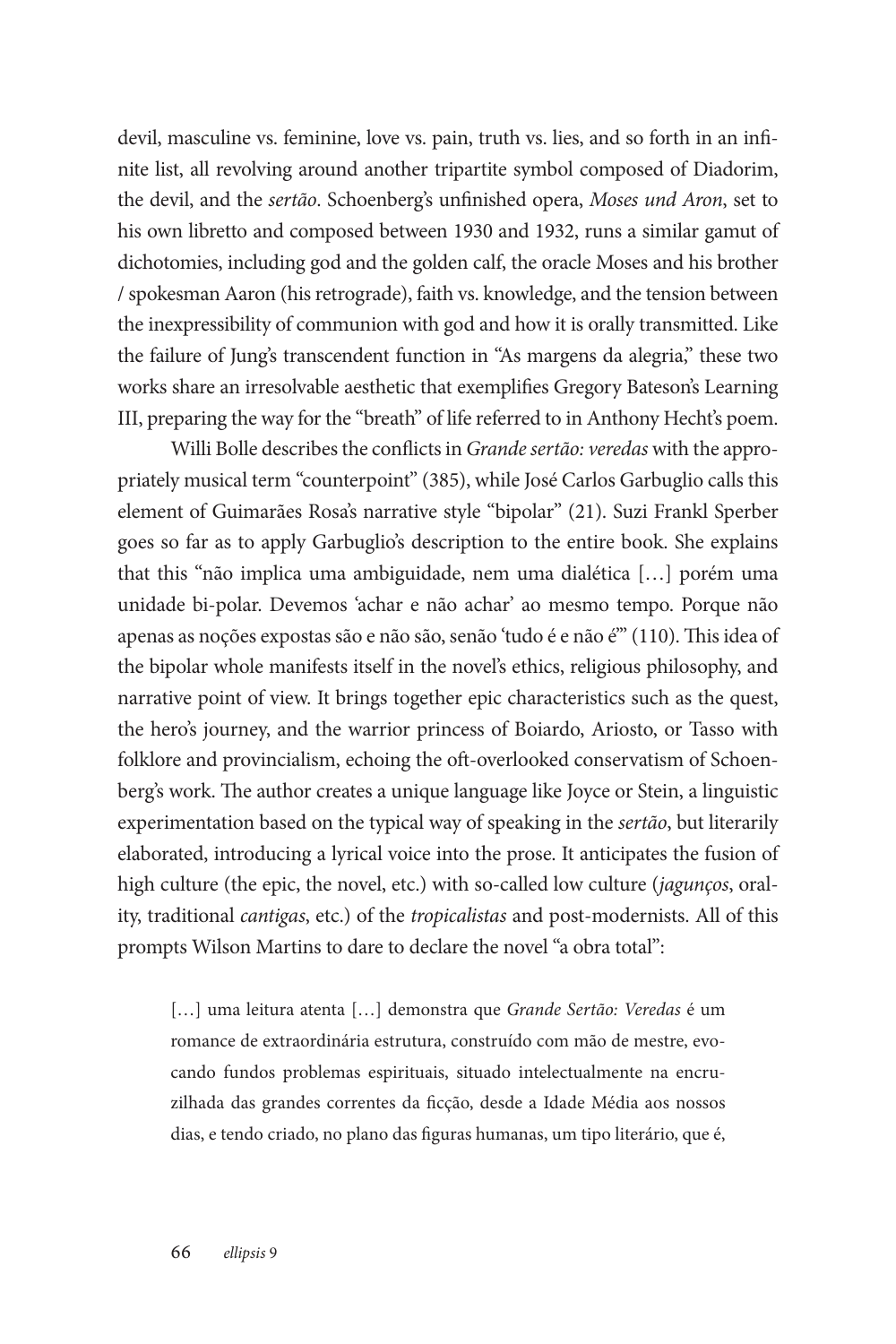como se sabe, a ambição suprema e a finalidade mesma de toda a prosa de ficção. O romance de Guimarães Rosa, sendo igualmente original e inventivo na língua, no estilo, no conteúdo e na configuração dos personagens, não está longe, portanto, do que se poderia denominar a *obra total*, quaisquer que sejam, ao nível do pormenor, as reservas que se lhe possam opor. […É a] primeira obra verdadeiramente revolucionária a surgir na prosa artística brasileira depois do Modernismo. (13)

As we have already established, Schoenberg's musical language is every bit as complex, innovative, and elaborate as Guimarães Rosa's, not to mention grounded in a similar crossroads of tradition and innovation. It is in this tongue that Moses sings in *Moses und Aron*, 7 though only once (and only one tone row). Like Schoenberg, he hears a call in the wilderness and must offer his people not what they most want (the golden calf / a traditionally catchy tune), but "the deepest and truest thing he has to give" (Shawn 231). This "deepest and truest thing" permeates Schoenberg's sacred works, reflecting Jewish ideas about the unknowable divine and the impossibility of representing it. God cannot be defined in the absolute, yet inhabits the complex of shifting connections between god, man, and creation mirrored in the music's own compositional matrix. This is especially true of *Moses und Aron*, which, not unlike the infinite oppositions in *Grande sertão: veredas*, challenges one's sense of absolute reference or fixation with its relationship of opposites and permutations that spring from tone-row motives.

Guimarães Rosa's *sertão* is the musical motive around which his novel is constructed, bridging a complex of inversions, retrogrades, and retrograde inversions in the counterpoint that Willi Bolle identifies. Klára Móricz, speaking of the idea of god in *Moses und Aron* (which could just as adequately refer to Guimarães Rosa's *sertão*) further explains:

The 'idea' is also an "instantaneous creative vision," an inspiration or thought that, like Schoenberg's God in *Moses und Aron*, is indescribable in words: it is, as the composer put it in 1931, the 'unnameable sense of sounding and moving space, of a form with characteristic relationships; of moving masses whose shape is unnameable and not amenable to comparison' (233-34).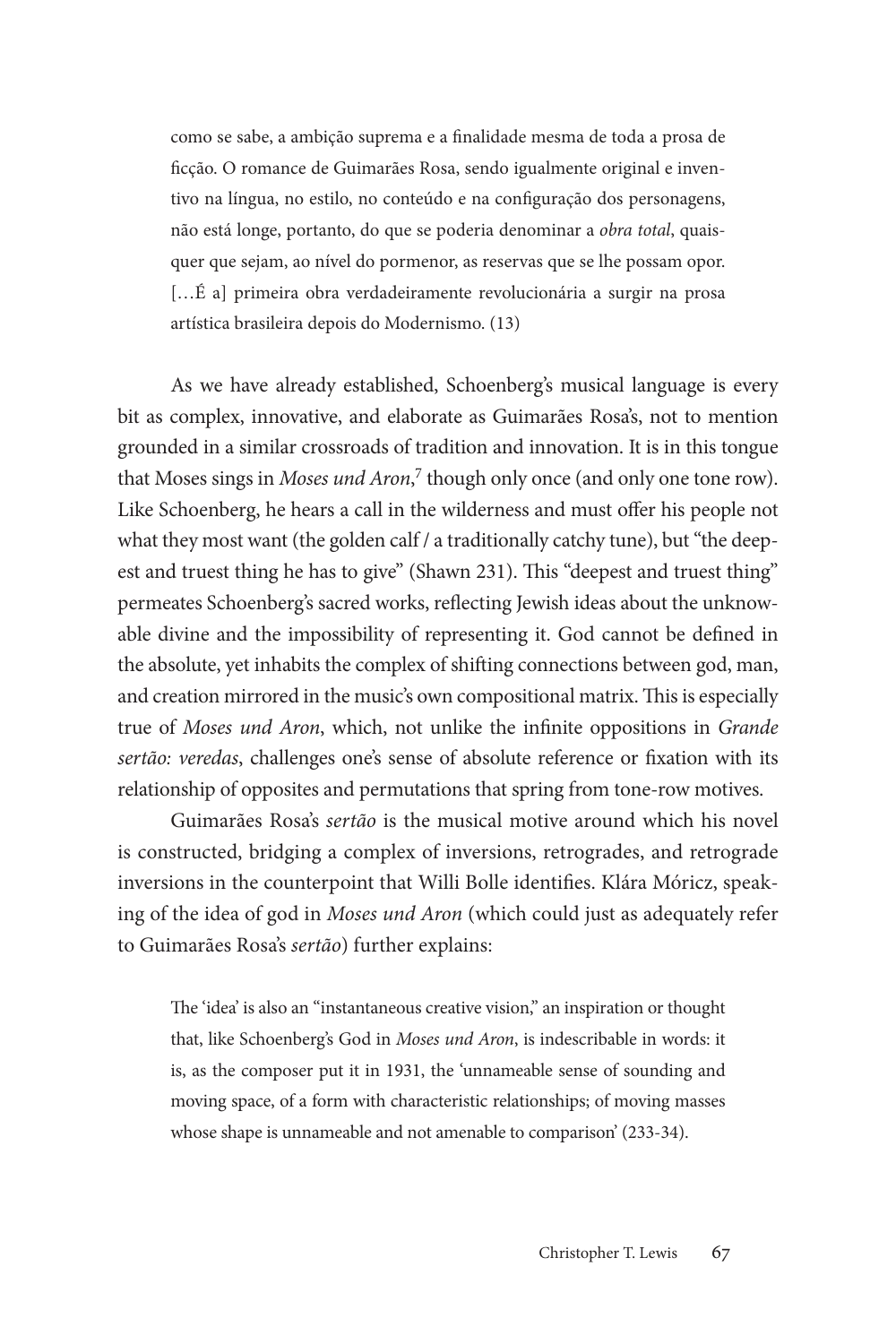This idea, the Jungian symbol, perhaps, struggles to reach the reader / listener through several levels of opposition or permutation, god—Moses—Aron music / *sertão*—Riobaldo— interlocutor— text, and is left ultimately unnameable.

Guimarães Rosa plays with so many borders and paradigms that, as Paulo Rónai says, "Any attempt to explain [his work] ends, however unwillingly, by filling in the outline of forms whose magic lies in the blurring of their contours, for it gives mathematical expression to a whole in which there are no perfect equations" (qtd. in Shelby xi). Jon S. Vincent agrees: "[…] precision is difficult to extract from discussions of works of intentional fluidity" (157). All this can be attributed to the fact that Guimarães Rosa is, as Tristão de Ataíde affirms, "um criador, isto é, um iniciador de recursos novos, um desbravador de caminhos. [...] Há sempre um *mistério* que cerca a paisagem, as figuras, os atos e as palavras do narrador. É uma aura transrealista, que refoge a qualquer limitação dos sentidos" (142-43). Similarly, in Arnold Schoenberg's music, "internal conflict is not resolved" in the perfect authentic cadence of tonality; instead, "closure in 'perfection' instead of being the only possibility becomes an impossibility" (Cherlin 2). It is telling that Schoenberg never finished *Moses und Aron*, leaving the libretto of the third act unscored, a culmination of "the inability of Moses to express the pure idea of God in music" (Móricz 235-36). To use tonal terminology, the second act cannot resolve to an absolute "tonic" in the third.

Instead of merely alternating between paradigms, a hallmark of Learning II, Arnold Schoenberg and João Guimarães Rosa show a stunning ability to play with their limits, expand them, obscure them, and contain them at will. They reach into the stratosphere of Learning III, effectuating change from the inside out. Shifting the long-standing tradition of tonality, Schoenberg did not necessarily create a new paradigm; rather, he cultivated a better understanding of it than his contemporaries by jumping in and out of it, playing around with its constricts, and then imposing himself on its limitations. Though his twelve-tone method's prominence in praxis has waned over the decades, his horizon-expanding influence has not. Composers like John Cage, Harry Partch, and others continue to direct and actively negotiate the boundaries of Western art music, forever keeping Schoenberg's memory at the forefront of a perpetual, self-renewing vanguard. Similarly,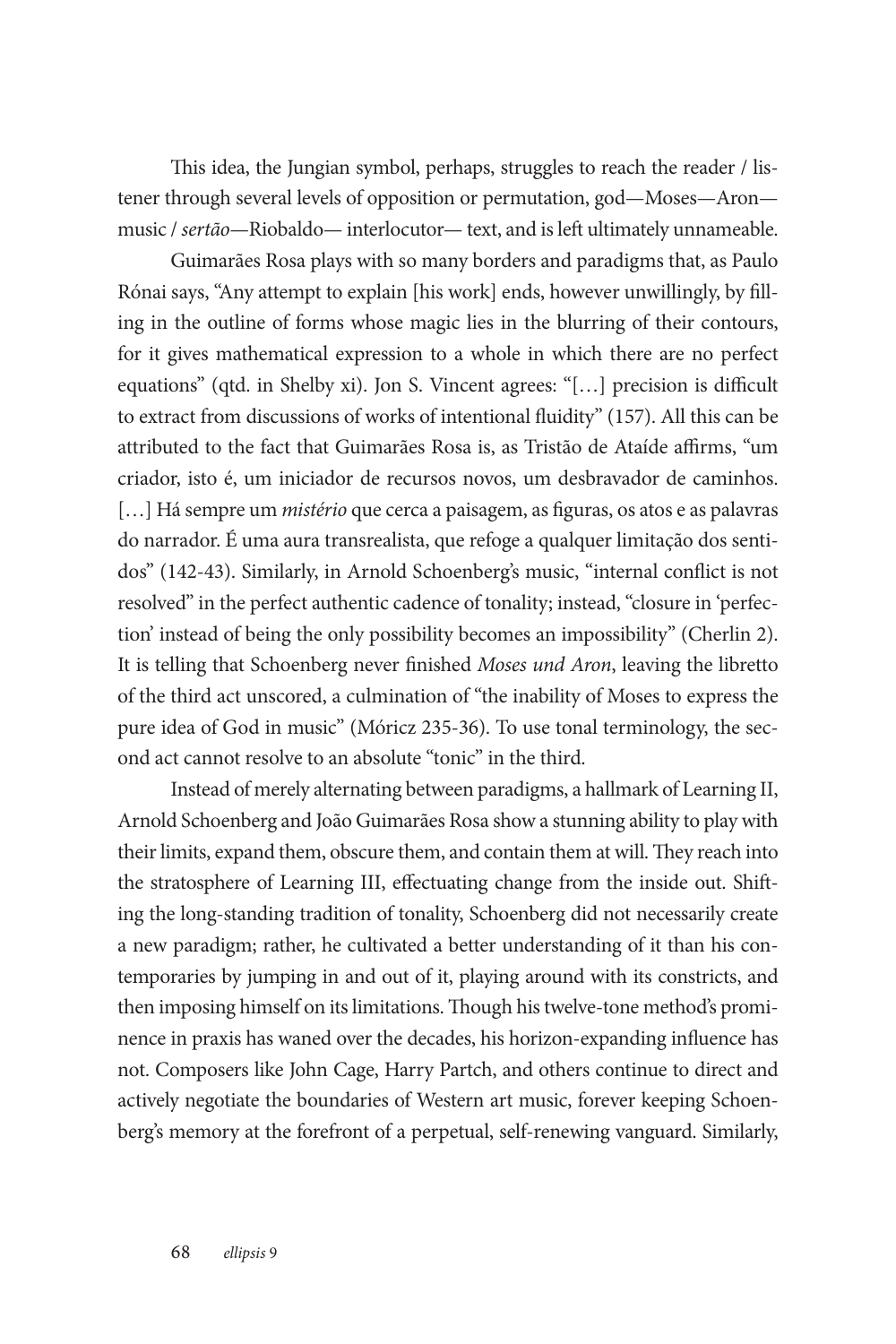Guimarães Rosa not only comprehended the literary paradigm of his time, he manipulated it. He traversed it from various different angles, unmade, reconfigured, and multiplied it. These two artists were masters of their Learning II, directing it as they saw fit and enacting the "profound reorganization" of which Bateson speaks. As Bateson advises us, like the Jungian symbol or the Jewish concept of the divine, this process is "difficult to imagine or describe" (301). Everyone must experience it for him or herself. Perhaps Riobaldo best captured it thus: "sertão é onde o pensamento da gente se forma mais forte […]" (41). Antonio Candido was right, these works offer something of everything; and it is all sublime.

Part of what made Schoenberg so adamant about avoiding any traditional tonal references in his twelve-tone pieces was the fact that tonal expression carries aural obligations for what follows, for how things are to be resolved. Tonality not only represents a certain paradigm, but more precisely a paradigm about conveying resolution, culminating in perfection. This sense of non-resolution in Schoenberg's twelve-tone method and in the work of João Guimarães Rosa is what transcends the resolved, static structure of the Discus Thrower in Anthony Hecht's poem, granting movement to their creations. Like Hecht, they acknowledge the impossibility of mimesis; therefore, instead of trying to refer to an absolute, they animate their art through the openness of shifting interconnectivity. This struggle to "embrace opposing influences," according to Malcolm MacDonald, is "the essence of artistic creation—itself a highly paradoxical activity" (89). Like the animating Faust that Hecht describes (an irresistible Mephistophelean link to the subtitle of *Grande sertão: veredas*), Guimarães Rosa and Arnold Schoenberg give "breath" to art and return us "to the freshness of the world" (115). They create their own *imago*. In this way, they not only overcame the crossroads of their times; rather, for Brazilian literature, Western art music, and their admirers, they *became* crossroads, truly transcendent, animating symbols that "Winkle the likes of us / Out of a bleak [closed] geology."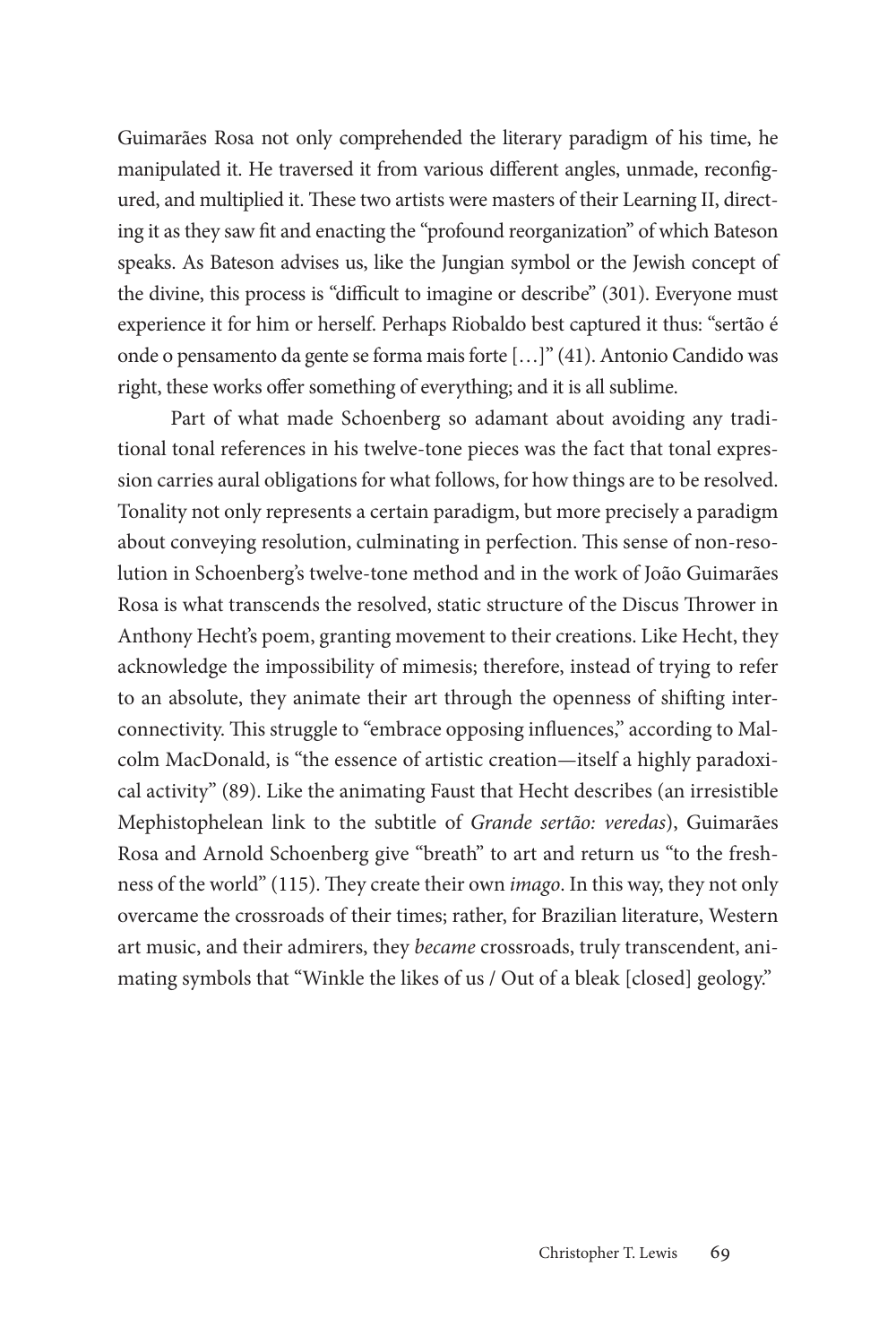#### **Notes**

<sup>1</sup> Bateson also identifies a level 0 and 4, though they are not relevant to our current analysis.

2 Schoenberg famously taught himself to the play the cello by modifying a viola with zither strings and holding it between his knees, which Allen Shawn calls "a metaphor for Schoenberg's life in music" (4). Furthermore, the fact that he was never a performing pianist, in many ways the physical incorporation of centuries of evolution in art music tradition, was likely one less tether for him to loosen or sever as he developed his more revolutionary ideas.

<sup>3</sup> A full understanding of the implications of the word *tonal* is essential to comprehending Schoenberg's innovations. A *tone* refers to what is commonly thought of as pitch, such as A, but is not differentiated by register—that is, there are several A's on a piano keyboard, all of which are different pitches but still the same tone. "Tonal music" or *tonality* refers to the conventional theory and praxis of the Western music tradition, centered around diatonic keys and scales. However, tonal can also be used as an adjective simply meaning "relating to tone" in the generic sense. Hence, *atonal* or *nontonal* refer to music that rejects conventional tonal structures, not music that does not use tones. Thus the unique "tonal centers" to be explored in Schoenberg's method refer to different ways of organizing the relationships between tones, which are nevertheless atonal from a theoretical perspective.

4 Though often casually used to refer specifically to the twelve-tone method, *serialism* is a more encompassing term denoting a composition based on a series of tones, the twelvetone method being just one such possibility.

<sup>5</sup> Procedurally, this entails using each of the twelve tones of the chromatic division of the octave one time in a row.

<sup>6</sup> Lúcio Costa's protestations that it was a butterfly notwithstanding

7 The second *a* in "Aaron" was omitted not just to avoid the title having thirteen letters, but also to ensure twelve.

### Works Cited

Ataíde, Tristão de. "O transrealismo de G. R." *Guimarães Rosa.* Ed. Eduardo de Faria Coutinho. Rio de Janeiro: Civilização Brasileira, 1983. 142-43. Print.

Bateson, Gregory. *Steps to an Ecology of Mind*. New York: Ballantine Books, 1972. Print.

Bolle, Willi. *grandesertão.br: o romance de formação do Brasil*. São Paulo: Duas Cidades, 2004. Print. Botstein, Leon. "Music and the Critique of Culture: Arnold Schoenberg, Heinrich Schenker,

and the Emergence of Modernism in Fin de Siècle Vienna." *Constructive Dissonance: Arnold Schoenberg and the Transformations of Twentieth-Century Culture.* Ed. Juliane Brand and Christopher Hailey. Los Angeles: U of California P, 1997. 3-22. Print.

- Campos, Haroldo de. "Contexto de uma vanguarda." *Teoria da poesia concreta: Textos críticos e manifestos 1950-1960*. Ed. Augusto de Campos, Décio Pignatari and Haroldo de Campos. São Paulo: Duas Cidades, 1975. 151-55. Print.
- Cherlin, Michael. *Schoenberg's Musical Imagination*. Music in the 20<sup>th</sup> Century. Ed. Arnold Whittall. New York: Cambridge UP, 2007. Print.